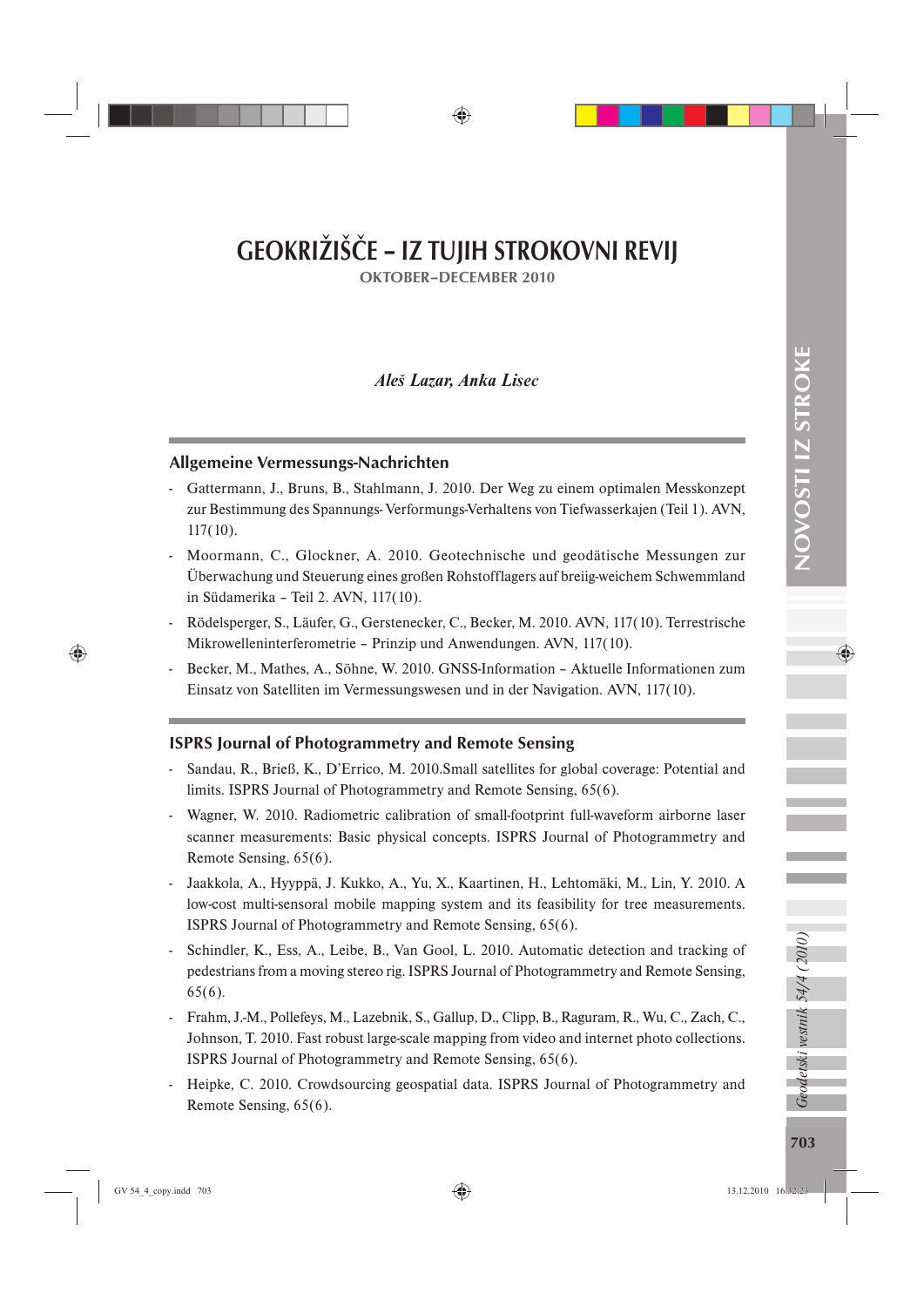- Luhmann, T. 2010. Close range photogrammetry for industrial applications. ISPRS Journal of Photogrammetry and Remote Sensing, 65(6).
- Haala, N., Kada, M. 2010. An update on automatic 3D building reconstruction. ISPRS Journal of Photogrammetry and Remote Sensing, 65(6).
- Koch, B. 2010. Status and future of laser scanning, synthetic aperture radar and hyperspectral remote sensing data for forest biomass assessment. ISPRS Journal of Photogrammetry and Remote Sensing, 65(6).

#### Journal of Geodesy

- Geng, J., Meng, X., Dodson, A. H., Ge, M., Teferle, F. N. 2010. Rapid re-convergences to ambiguity-fixed solutions in precise point positioning. Journal of Geodesy, 84(12).
- Han, S.-C., Ray, R. D., Luthcke, S. B. 2010. One centimeter-level observations of diurnal ocean tides from global monthly mean time-variable gravity fields. Journal of Geodesy, 84(12).
- Klees, R., Prutkin, I. 2010. The combination of GNSS-levelling data and gravimetric (quasi-) geoid heights in the presence of noise. Journal of Geodesy, 84(12).
- Neitzel, F. 2010. Generalization of total least-squares on example of unweighted and weighted 2D similarity transformation. Journal of Geodesy, 84(12).

## Photogrammetric Engineering & Remote Sensing

- Johnson, D. M., Mueller, R. 2010. The 2009 Cropland Data Layer. PE&RS, 76(11).
- Padula, F. P., Schott, J. R. 2010. Historic Calibration of the Thermal Infrared Band of Landsat-5 TM. PE&RS, 76(11).
- Bagan, H., Yamagata, Y. 2010. Improved Subspace Classification Method for Multispectral Remote Sensing Image Classification. PE&RS, 76(11).
- Weber, K. T., Chen, F. 2010. Detection Thresholds for Rare, Spectrally Unique Targets within Semiarid Rangelands. PE&RS, 76(11).
- Stuckens, J., Somers, B., Albrigo, G. L., Dzikiti, S., Verstraeten, W. W., Swennen, R., Verreyne, S., Coppin, P. 2010. Off-nadir Viewing for Reducing Spectral Mixture Issues in Citrus Orchards.
- Cuartero, A., Felicísimo, A. M., Polo, M. E., Caro, A., Rodríguez, P. G. 2010. Positional Accuracy Analysis of Satellite Imagery by Circular Statistics. PE&RS, 76(11).

#### Survey Review

- Claessens, S. J., Hirt, C., Amos, M. J., Featherstone, W. E., Kirby, J. F. 2011. The NZGEOID09 model of New Zealand. Survey Review, 43(319).
- Martín, A., Anquela, A. B., Padín, J., Berné, J. L. 2011. On standard reductions to relative gravity measurements. A case study through the establishment of the new local gravity net in the Province of Valencia (Spain). Survey Review, 43(319).

Geodetski vestnik 54/4 (2010)